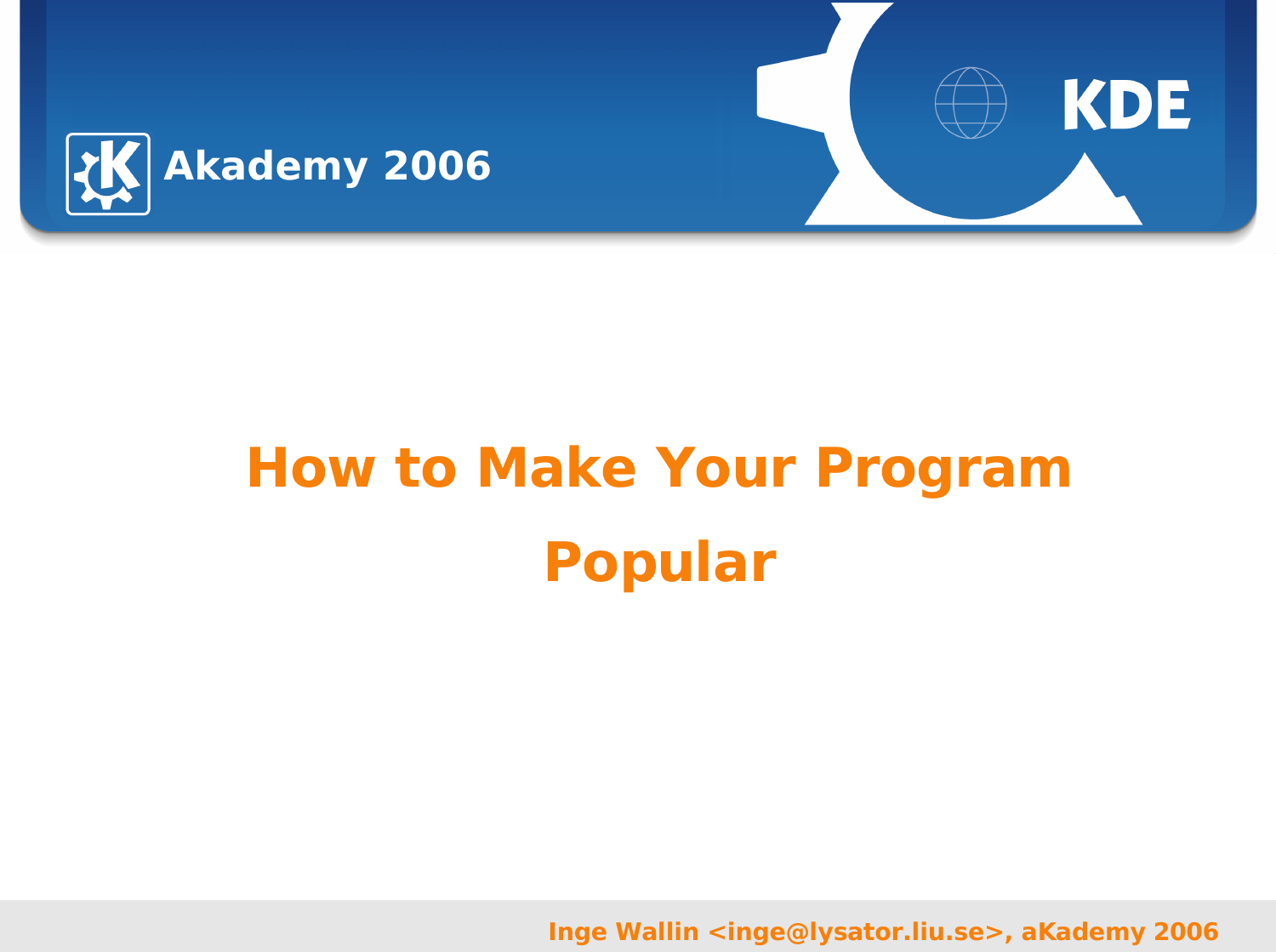

- **Compulsion?**
- **Fame?**
- **Nice community?**
- **To have people use your program?**
	- **This presentation is for you!**

**Inge Wallin <inge@lysator.liu.se>, aKademy 2006**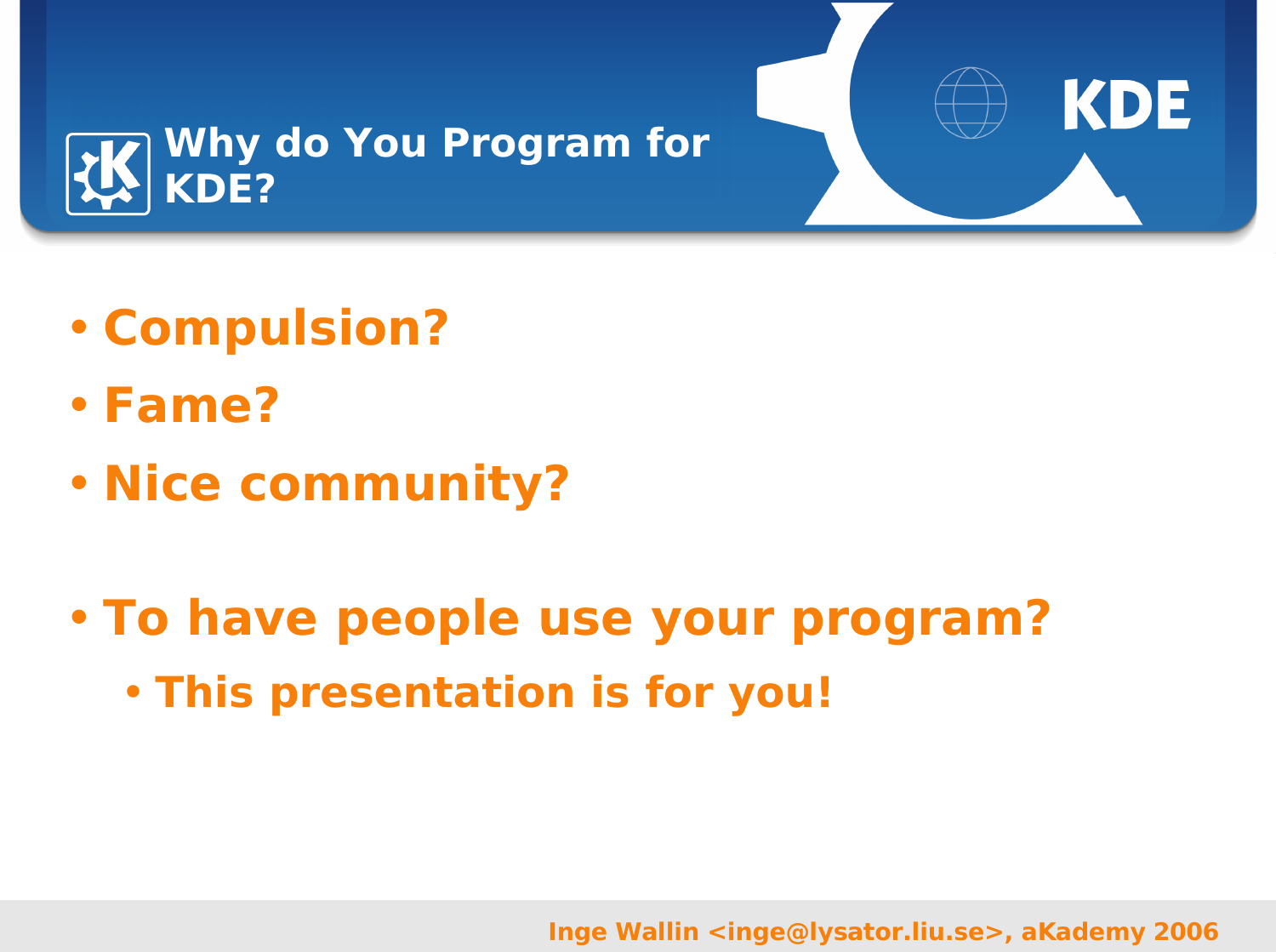

# • **Marketing**

• **...a [...] function associated with [...] researching, developing, promoting, selling, and distributing a product or service.**

### • **Promotion**

• **...involves disseminating information about a product, product line, brand, or company.**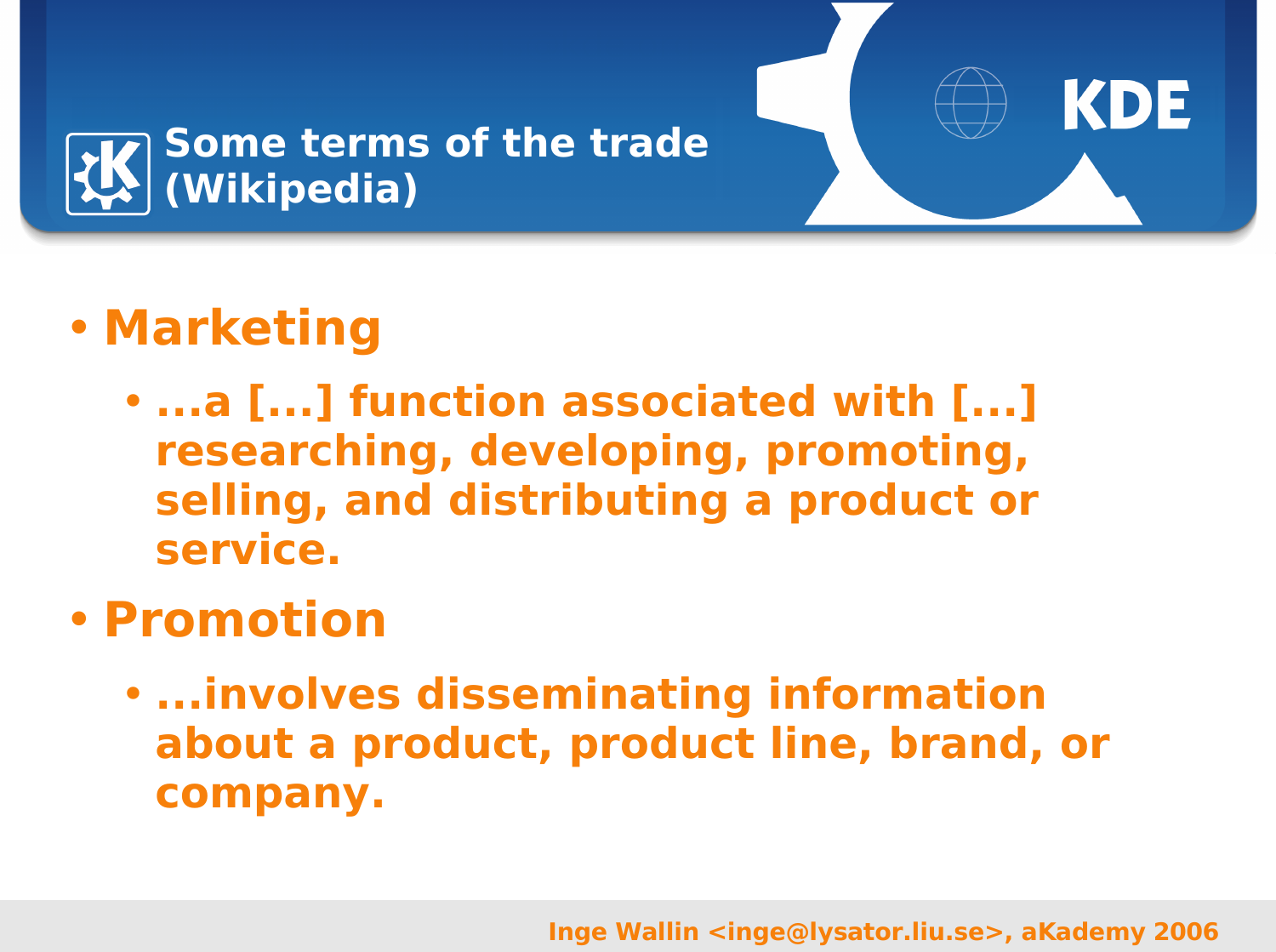

- **Product**
	- **Servicing the needs of the users**
- **Pricing**
- **Promotion**
	- **How to make people aware of the product**
- **Placement / distribution**
	- **How the product reaches the user**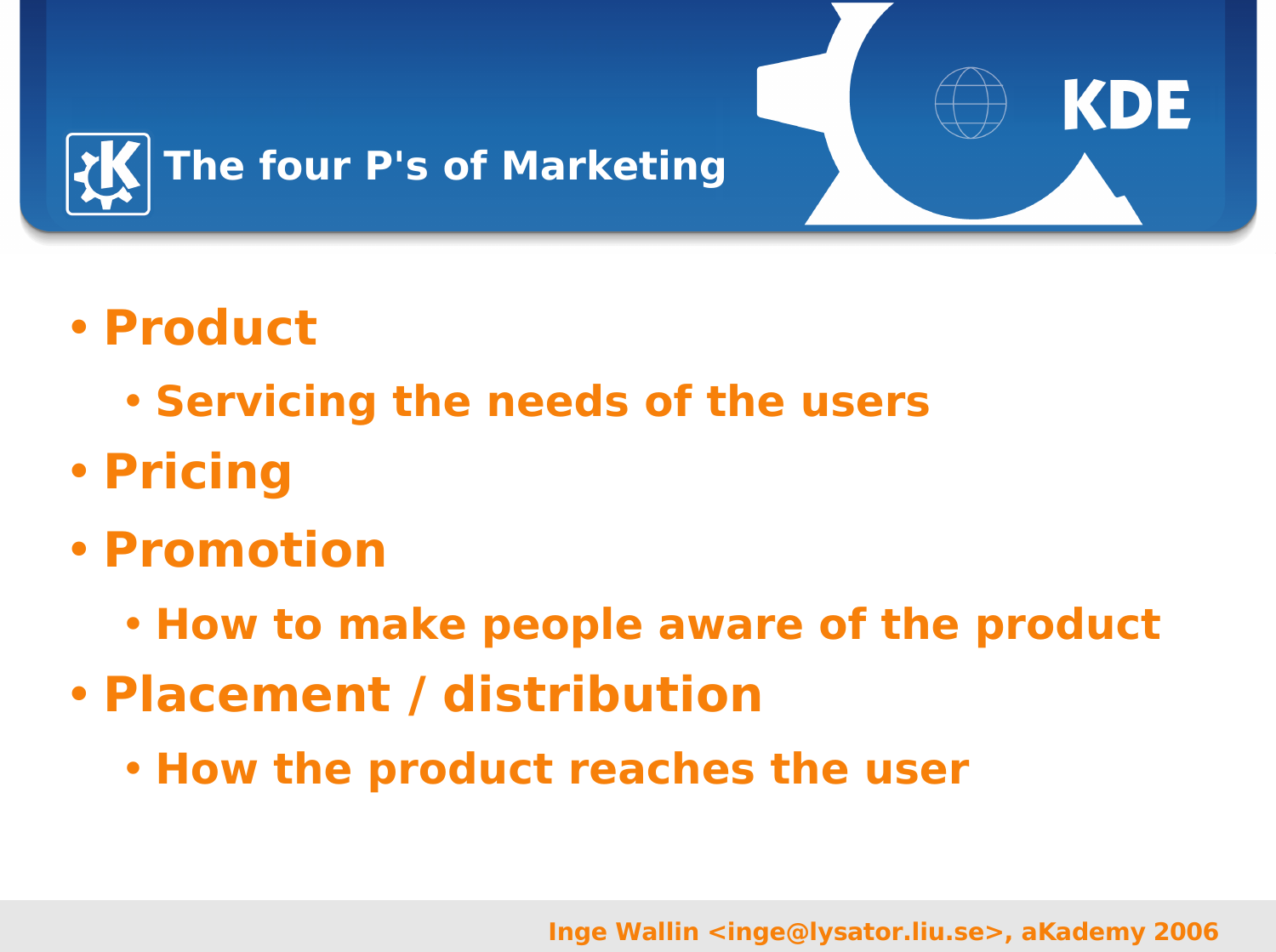

- **Advertising**
- **Personal selling**
- **Sales promotion**
- **Publicity / public relation**

#### **Inge Wallin <inge@lysator.liu.se>, aKademy 2006**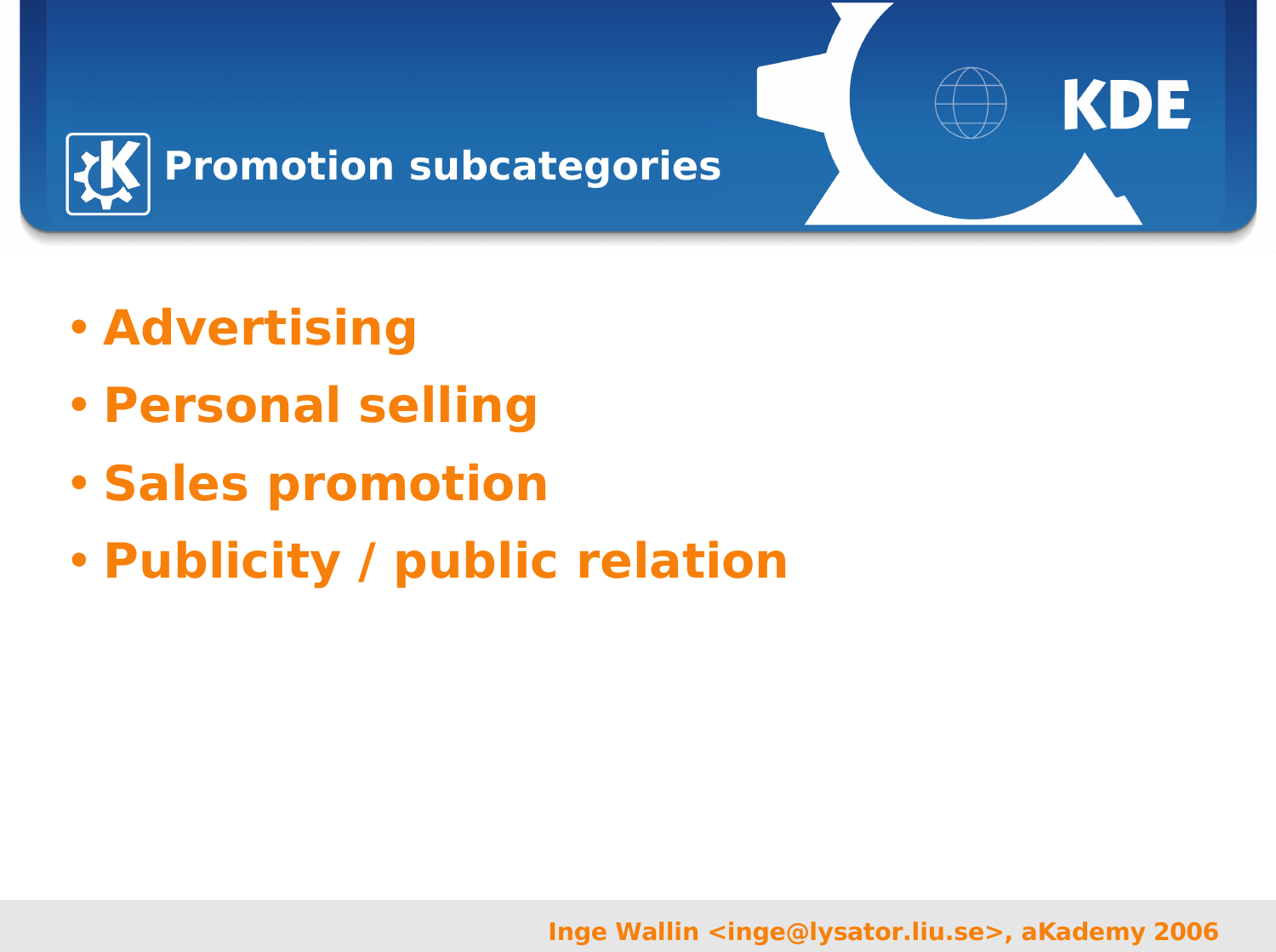

- **User has to need it**
- **User has to know about it**
- **User has to have access to it**
	- **It has to be on his computer**
- **User has to like it**
	- **...or be the best / only one of its kind**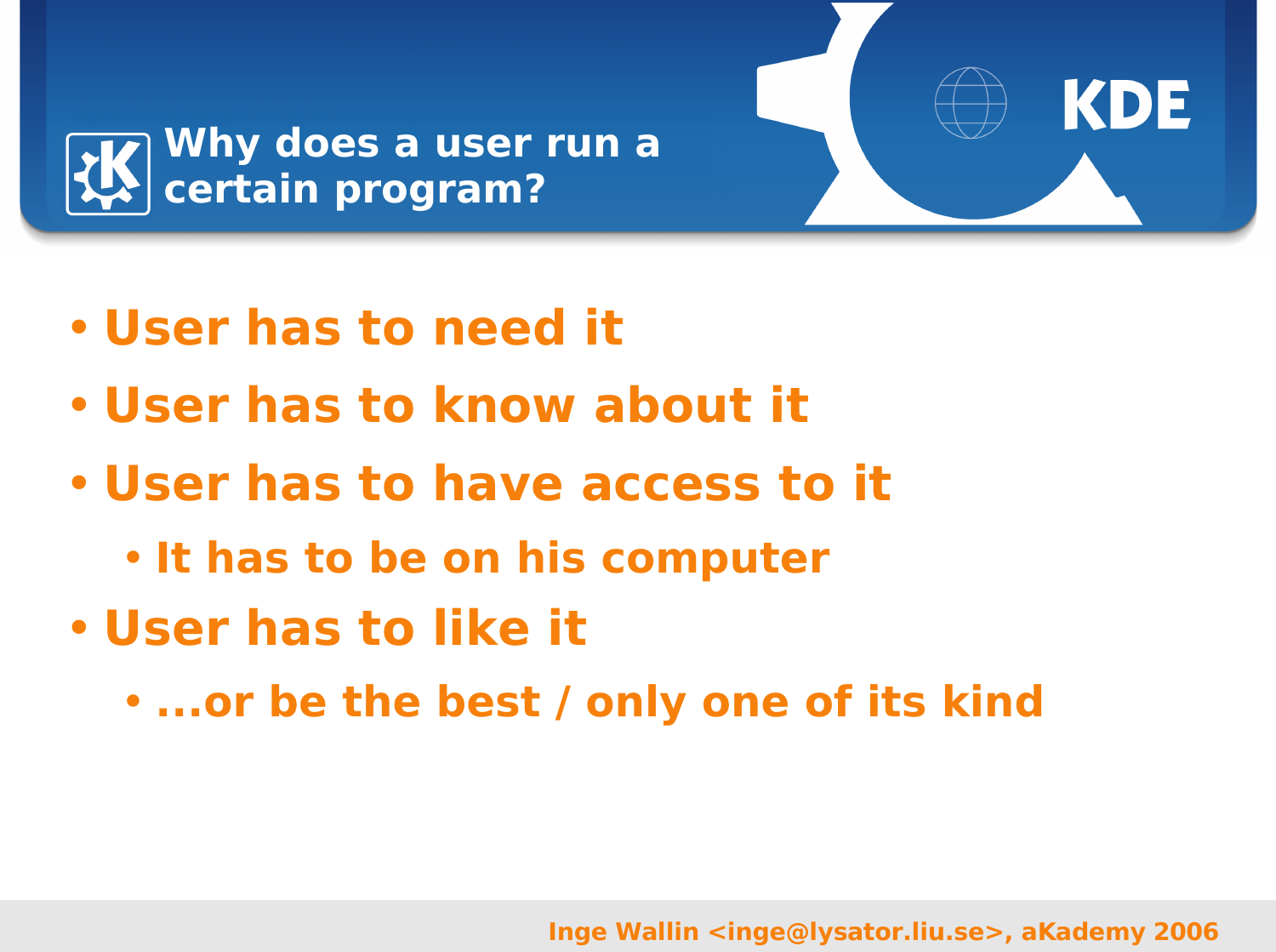

### • **Website/SVN (--> KDE Package) --> Linux Distribution (--> Default) --> User**

# • **Website / SVN --> Download --> User**

**Inge Wallin <inge@lysator.liu.se>, aKademy 2006**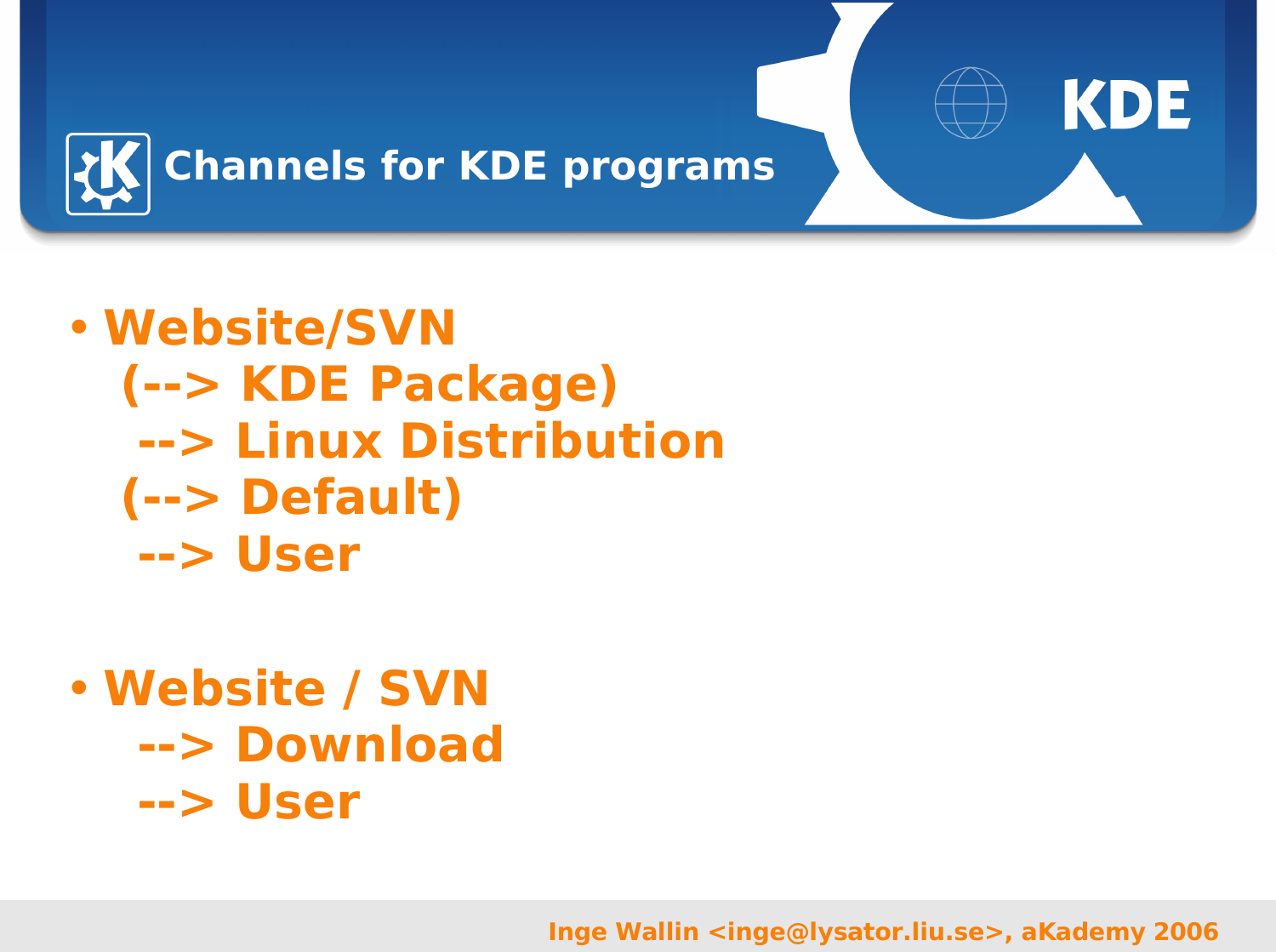

- **"How you want the users to think about your product. "**
- **Quickly now...**
	- **Name a safe car**
	- **Name a really luxurious car!**

**Inge Wallin <inge@lysator.liu.se>, aKademy 2006**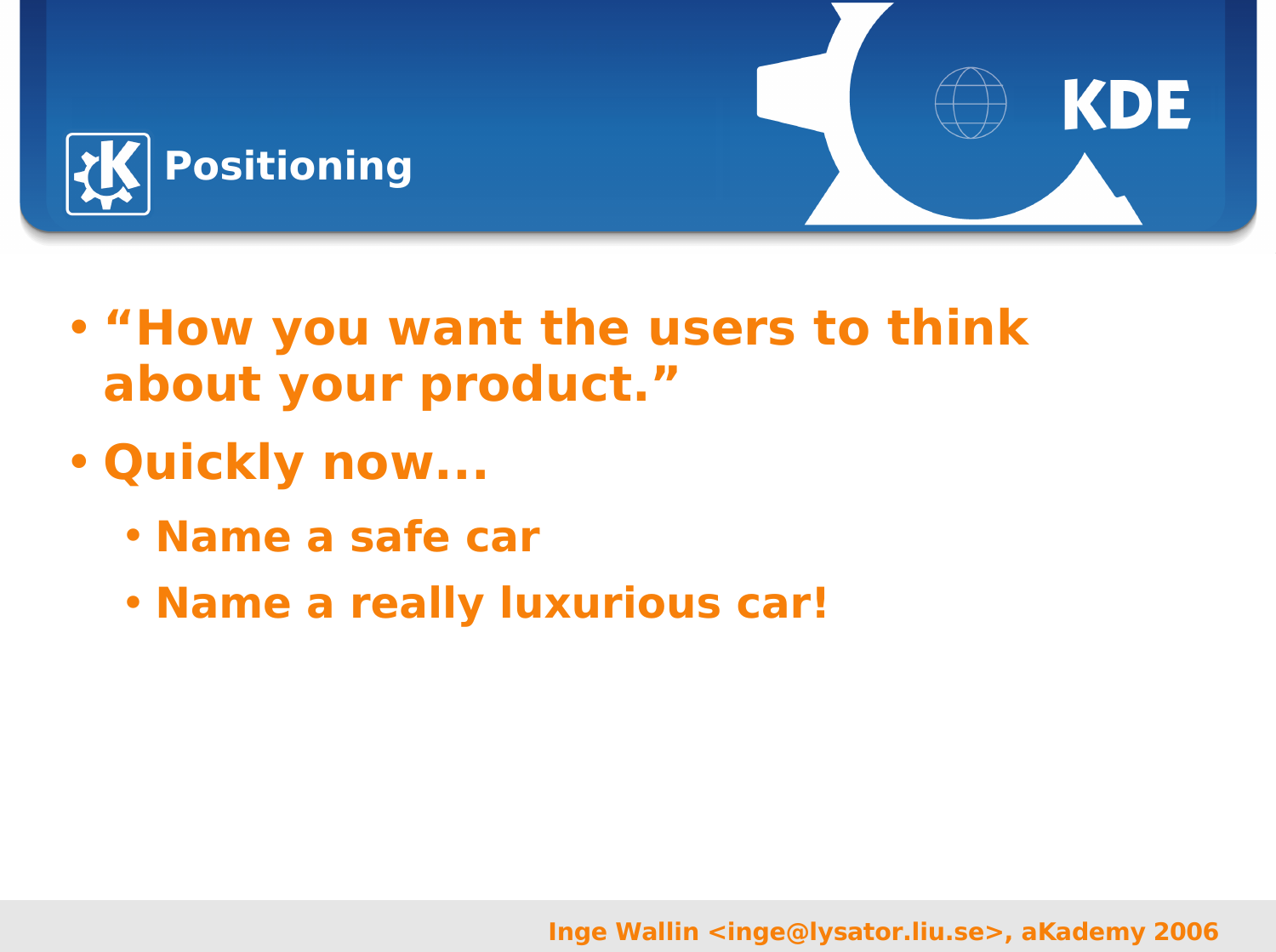

- **"How you want the users to think about your product. "**
- **Quickly now...**
	- **Name a safe car**
	- **Name a really luxurious car!**
- **Did you pick Volvo and Rolls Royce?**

**Inge Wallin <inge@lysator.liu.se>, aKademy 2006**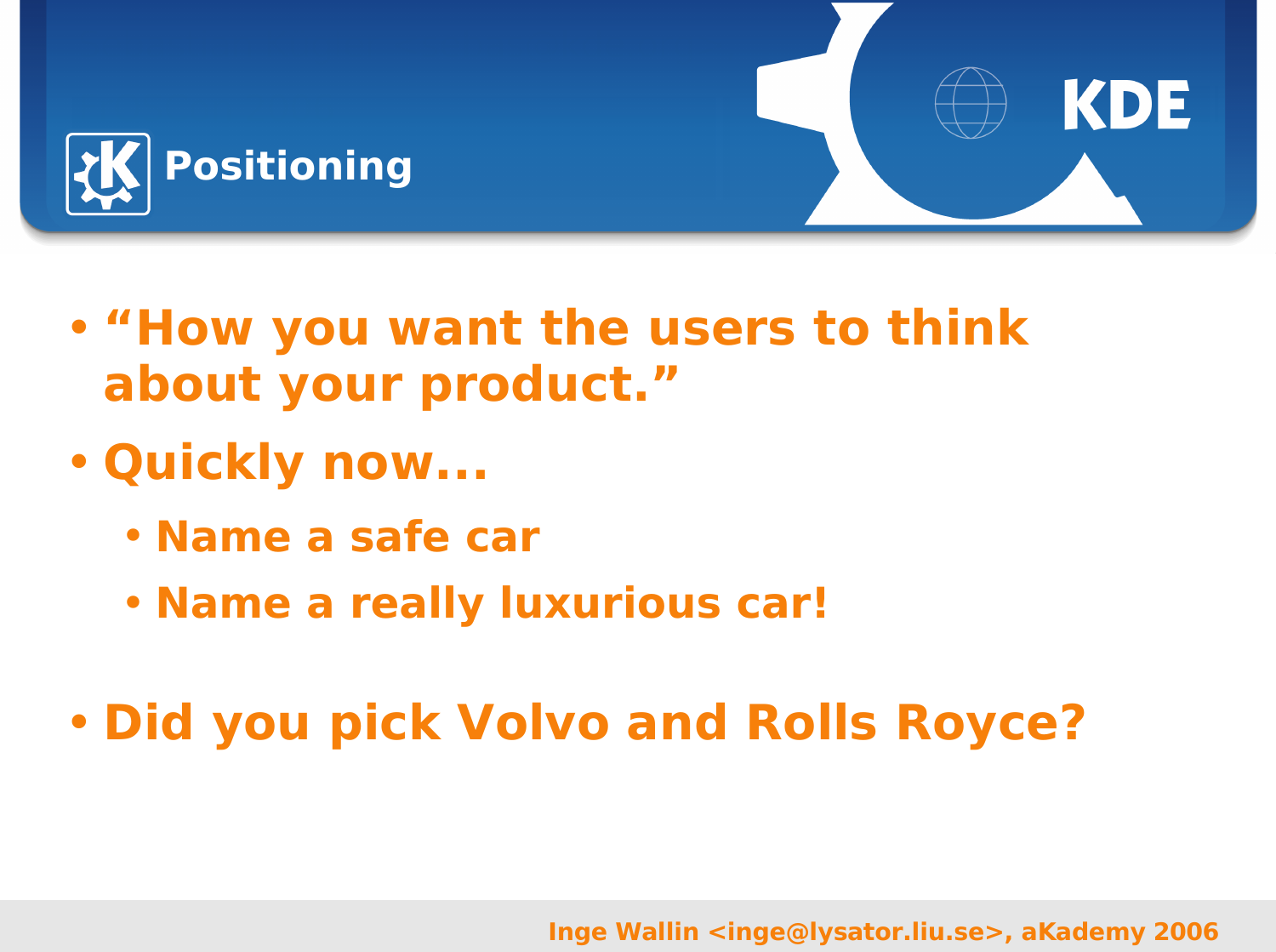

- **How did KOffice position itself?**
	- **OpenOffice can do more**
	- **OpenOffice is already huge on the market**

#### **...but**

- **KOffice has more (most!) components**
- **KOffice has much faster development**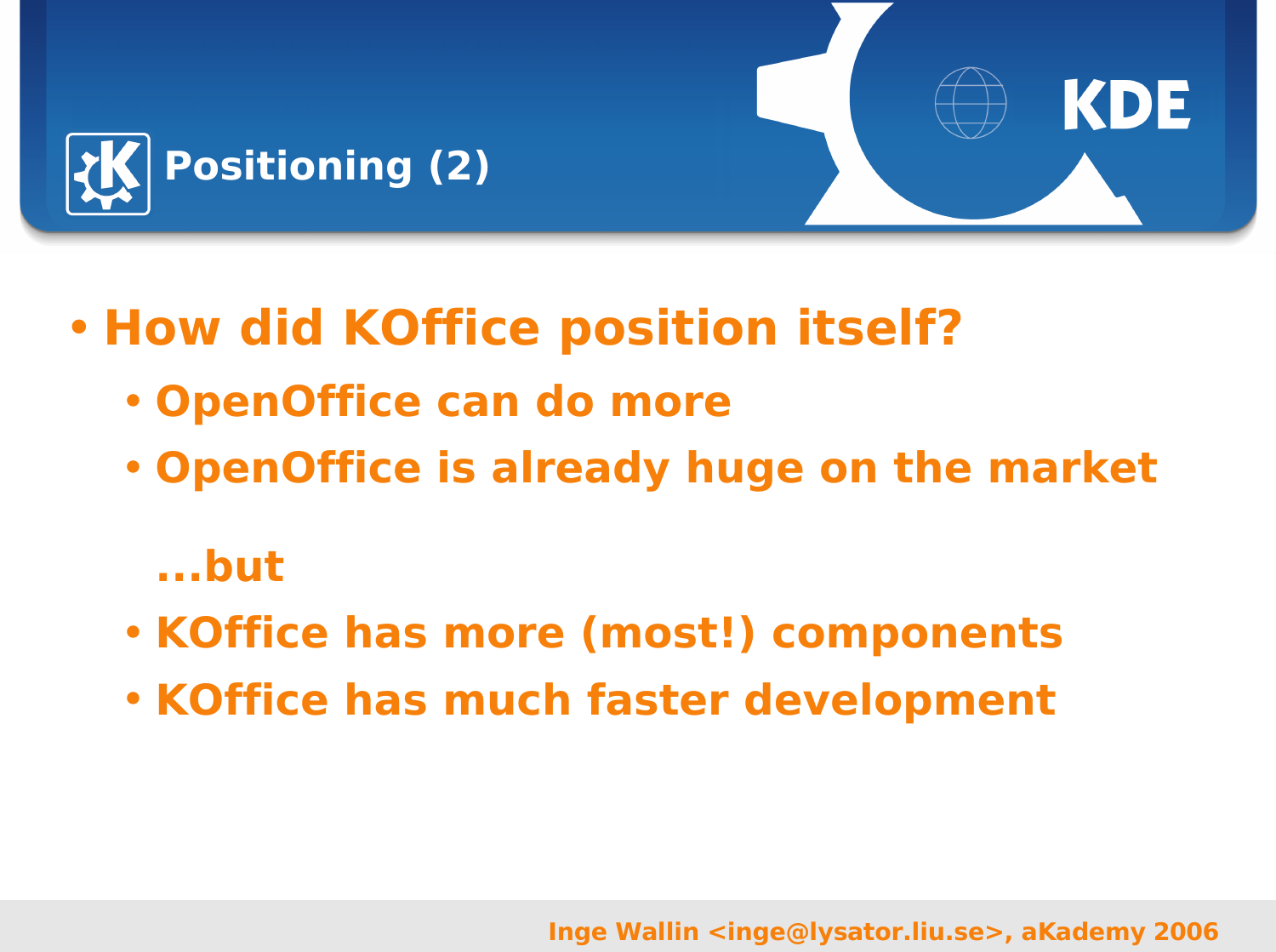

# • **Different types of positions**

- **Fastest**
- **"Best"**
- **Cheapest**
- **Safest**
- **High Tech**
- **Local**

# • **You have to think really long term here!**

**Inge Wallin <inge@lysator.liu.se>, aKademy 2006**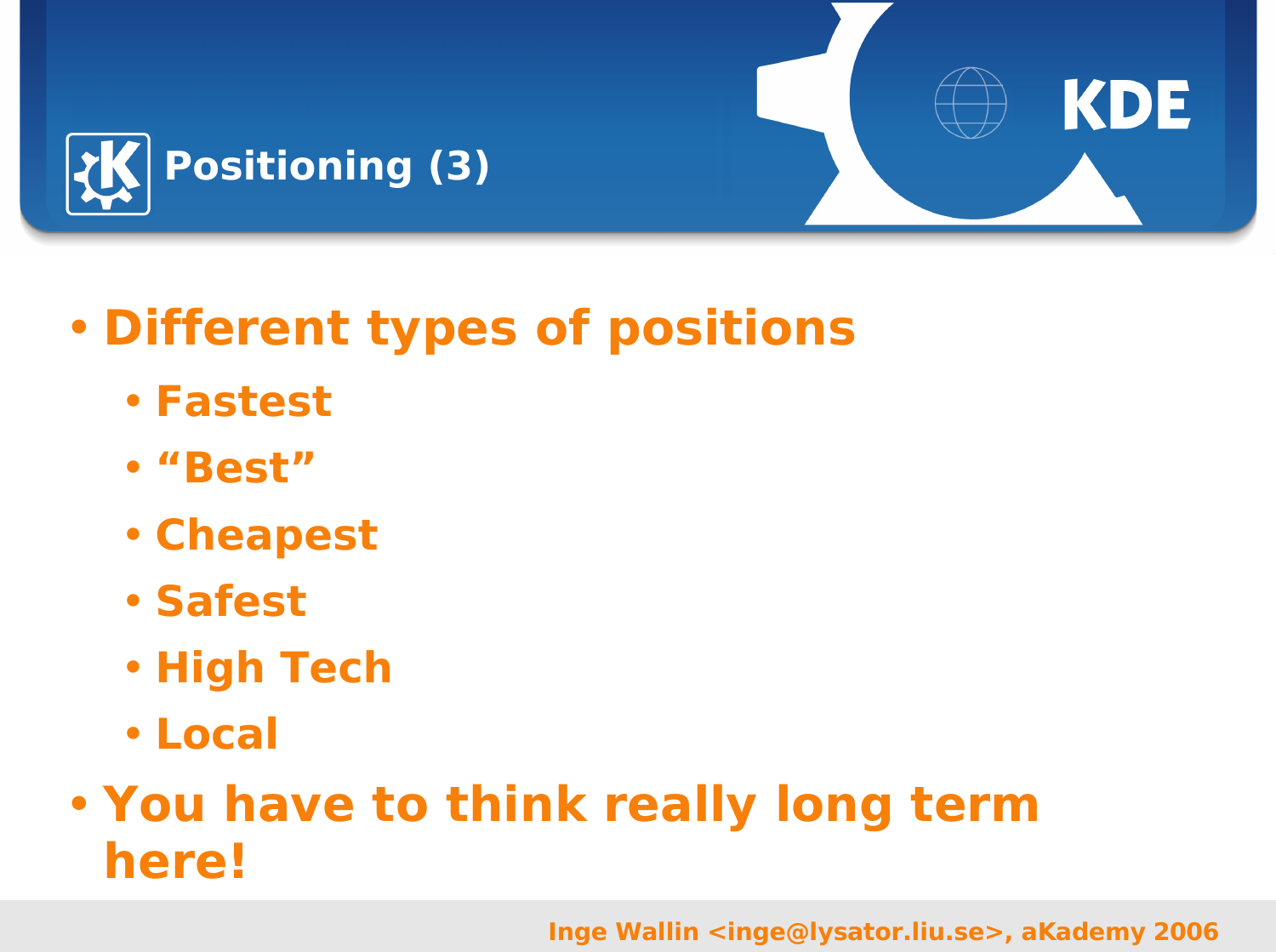

# • **We chose:**

# **"The Next Big Thing!"**

- **Leverages our advantages**
- **Is long-term viable**
- **Is a good place to be**

**Inge Wallin <inge@lysator.liu.se>, aKademy 2006**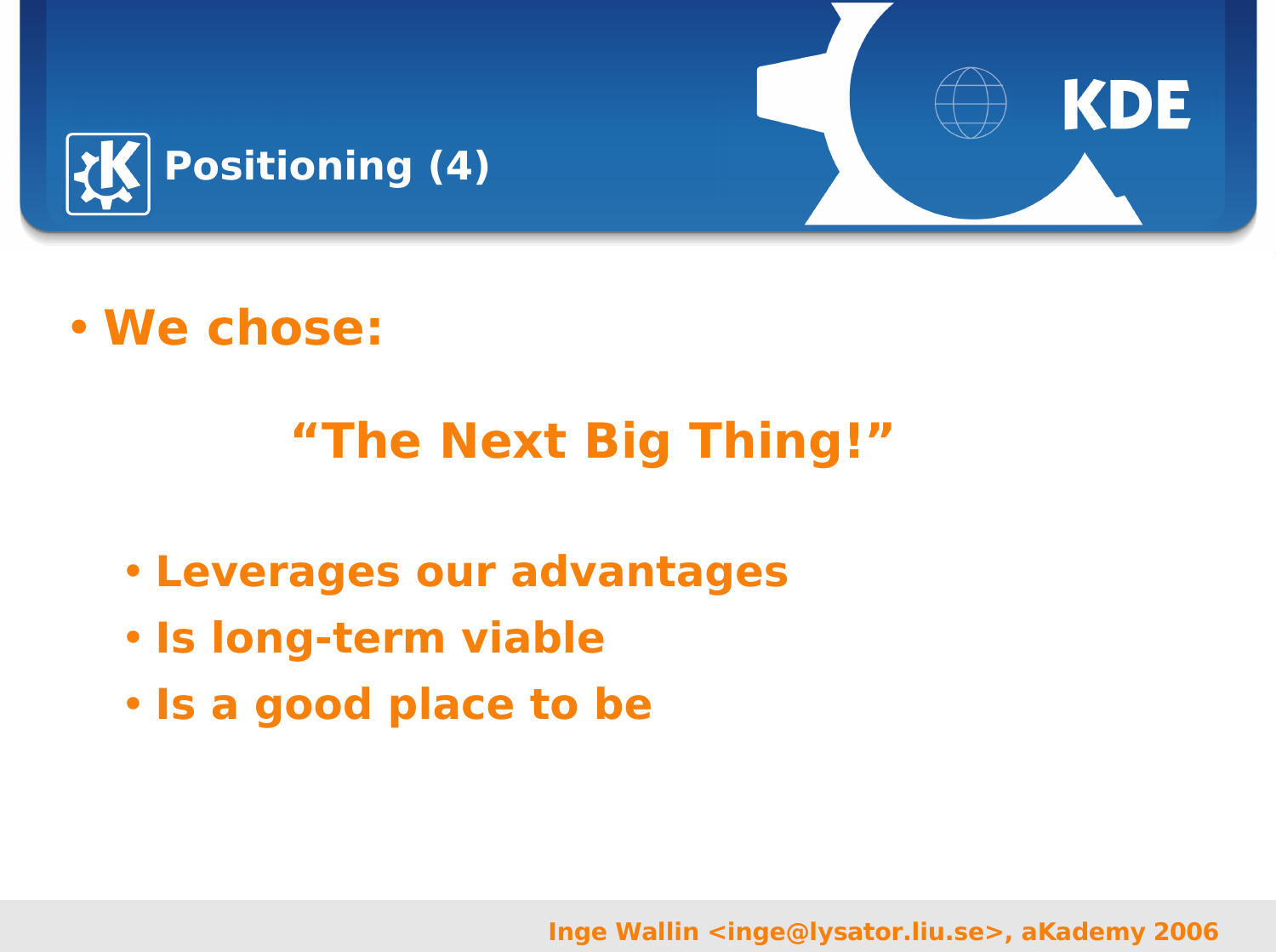

- **Blogs**
- **Tech news websites**
	- **dot.kde.org!**
	- **Slashdot, digg, OSNews, Linux Weekly News, ars technica, etc, etc**
- **Newspapers / Magazines**
- **Conferences**
- **Personal contacts!**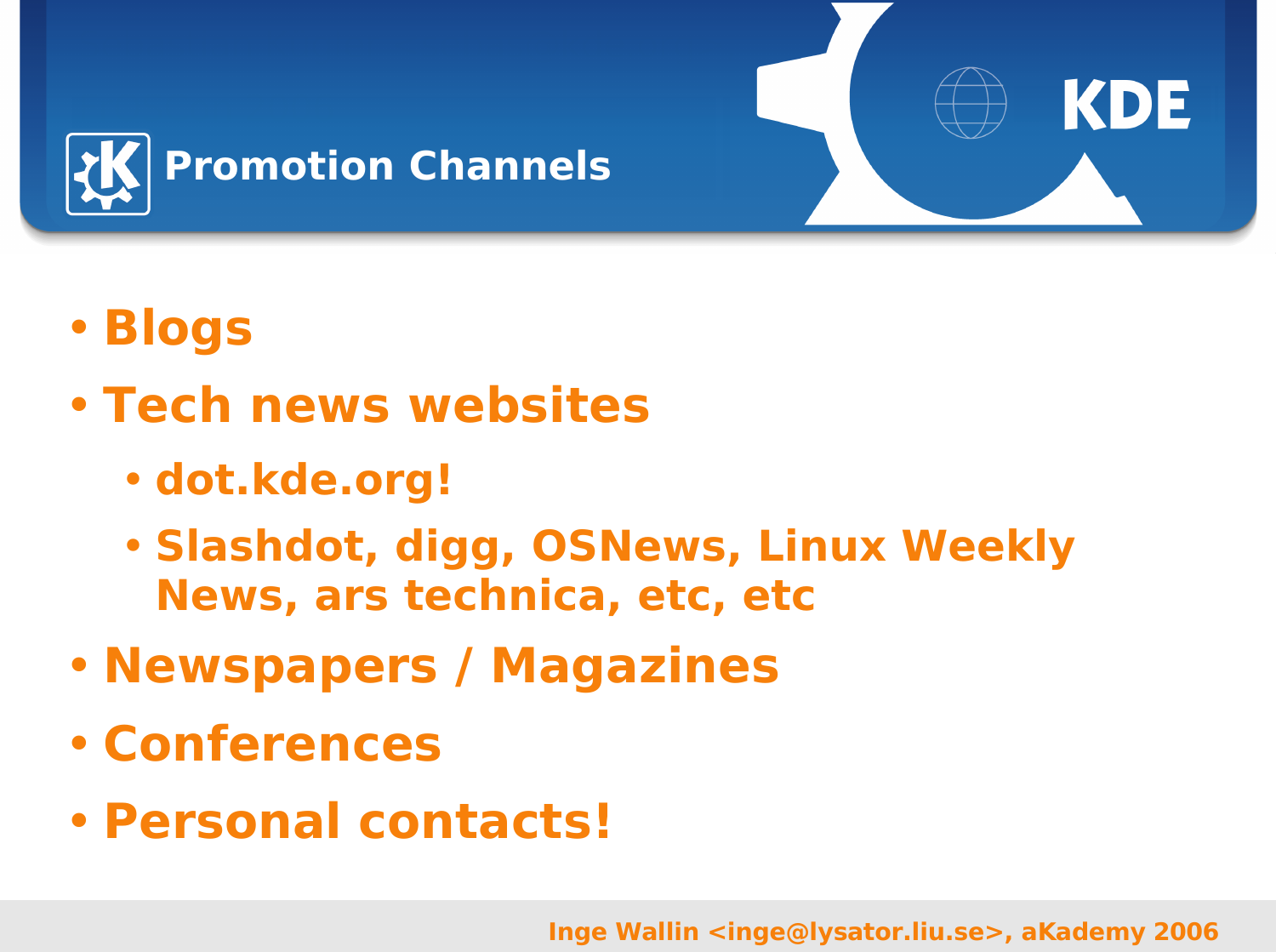

- **Users**
- **Developers**
- **Linux distributions**
- **Journalists**

# **All these need different approaches!**

**Inge Wallin <inge@lysator.liu.se>, aKademy 2006**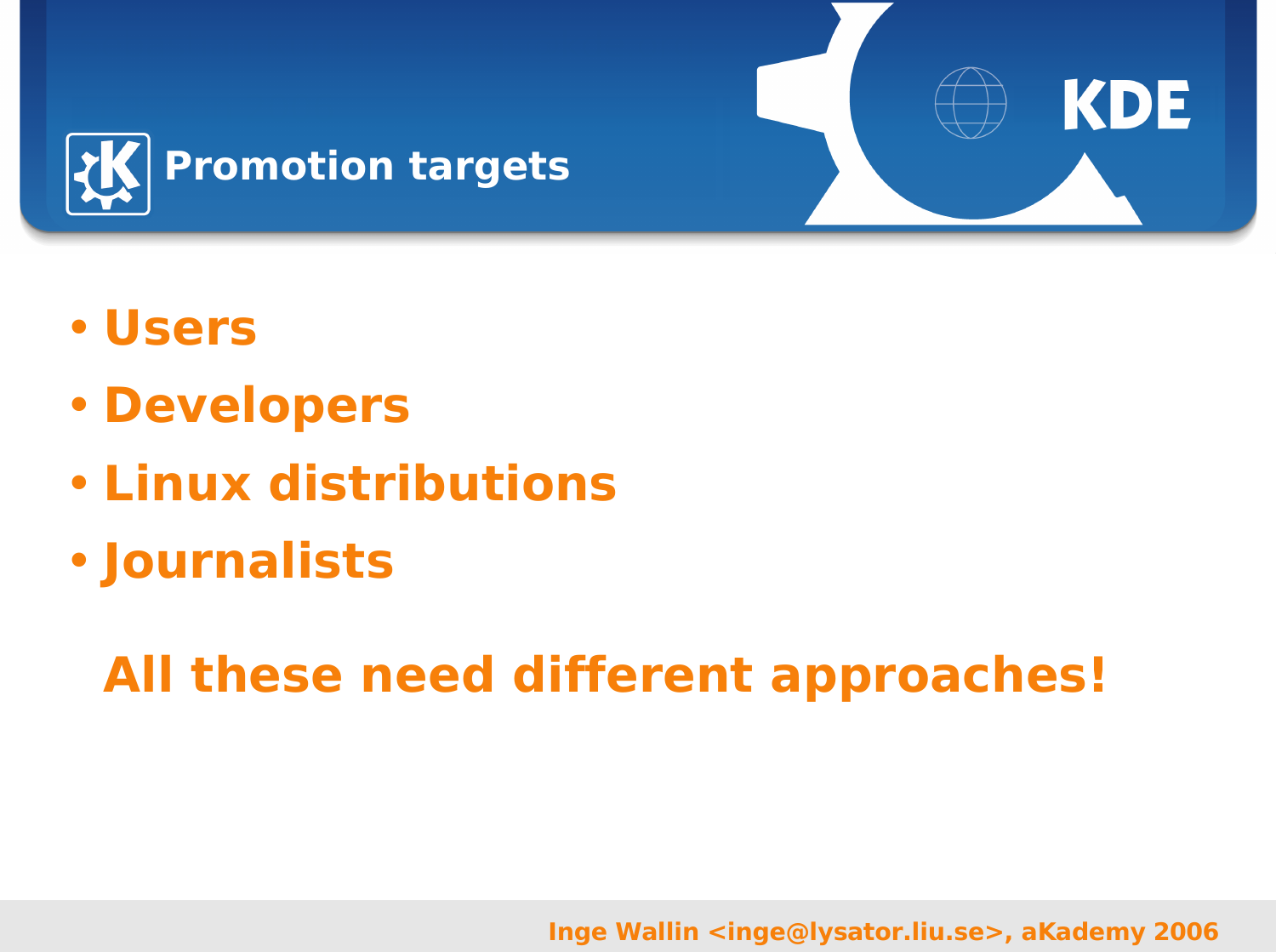

### • **...to usage**

- **Usability**
- **Documentation**
- **Integration**
- **...to adaption**
	- **Get it into a distribution!**
	- **Make it well-known**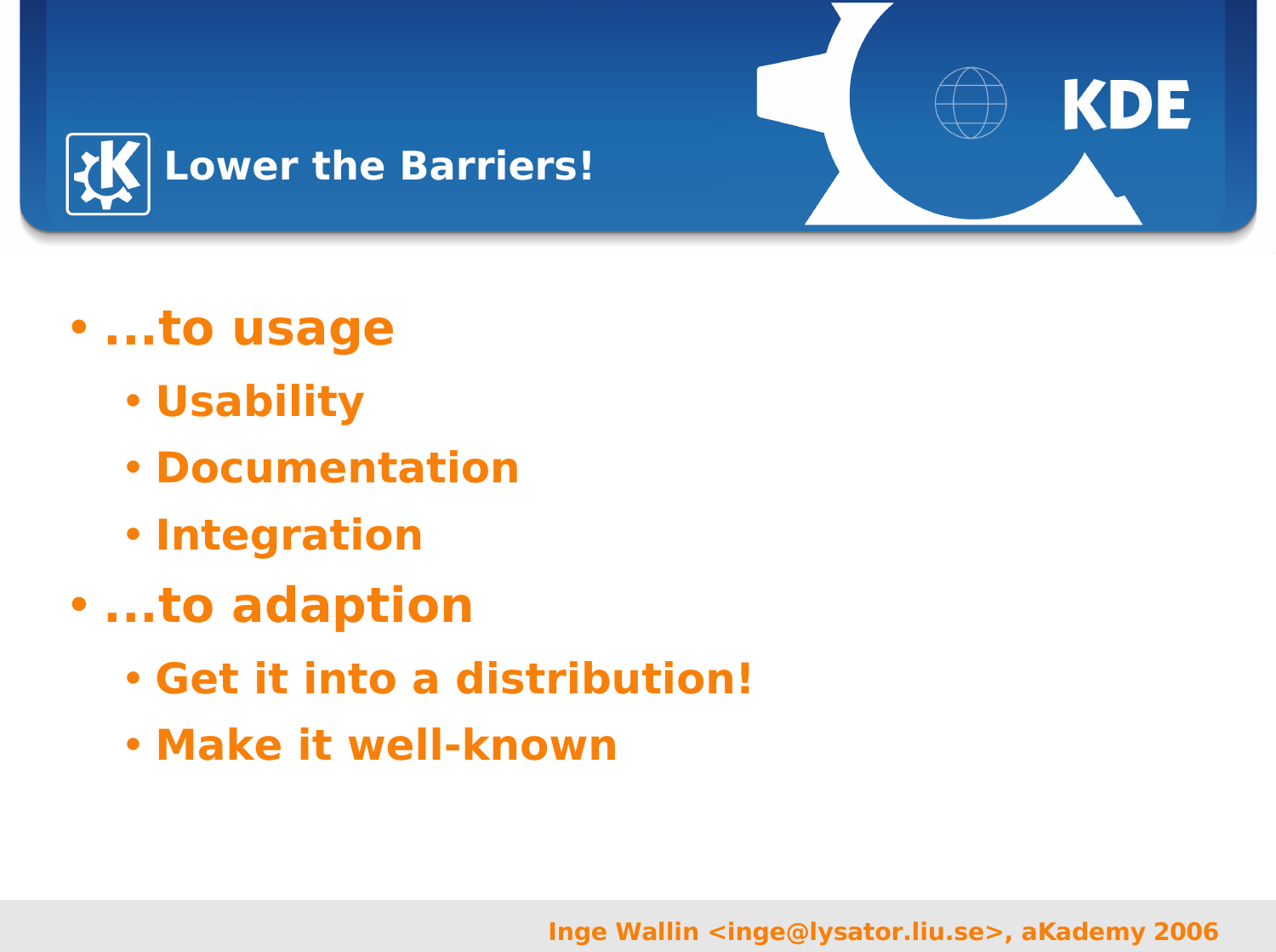



#### **Lower the Barriers! (2)**

# • **...to developers**

- **JJ's (Junior Jobs)**
- **IRC channel**
- **APIdocs**
- **Mentors**

| The KOffice Project - Devel Junior Jobs 2006 - Konqueror                                               |                                                                                                                                                                                                                                                                                                                                      |  |  |                       |                          | 2<br>п                        | $\times$             |
|--------------------------------------------------------------------------------------------------------|--------------------------------------------------------------------------------------------------------------------------------------------------------------------------------------------------------------------------------------------------------------------------------------------------------------------------------------|--|--|-----------------------|--------------------------|-------------------------------|----------------------|
| Location Edit View Go Bookmarks Tools Settings Window Help                                             |                                                                                                                                                                                                                                                                                                                                      |  |  |                       |                          |                               |                      |
| 000000000000<br>依                                                                                      |                                                                                                                                                                                                                                                                                                                                      |  |  |                       |                          |                               |                      |
| Location: http://www.koffice.org/getinvolved/junior-jobs.php                                           |                                                                                                                                                                                                                                                                                                                                      |  |  |                       | $\blacksquare$           |                               |                      |
| The KOffice Project - Devel<br>⊠<br>Fedora Project, sponsored b<br><b>GKDE Dot News</b><br>about:blank |                                                                                                                                                                                                                                                                                                                                      |  |  |                       |                          |                               | 图                    |
| $\overline{\phantom{a}}$<br><b>The KOffice Project</b>                                                 |                                                                                                                                                                                                                                                                                                                                      |  |  |                       |                          |                               |                      |
| Location: KOffice Homepage / Get Involved / Dev Junior Jobs                                            |                                                                                                                                                                                                                                                                                                                                      |  |  |                       |                          | Sitemap :: Help :: Contact Us |                      |
| <b>Inform</b><br>Home<br><b>KDE Home</b>                                                               | <b>Devel Junior Jobs 2006</b>                                                                                                                                                                                                                                                                                                        |  |  |                       |                          |                               |                      |
| <b>News</b><br><b>Information</b><br><b>FAO</b>                                                        | [Doc Junior Jobs   Junior Jobs Done ]                                                                                                                                                                                                                                                                                                |  |  |                       |                          |                               |                      |
| <b>Add-ons for KOffice</b><br>People<br><b>Mailing Lists</b><br><b>Support KOffice</b>                 | It is prefered to use KOffice syn trunk code to work on 11, which is the next coming 2.0 release. You<br>can find some information on how to build it on the Install KOffice unstable from syn page.<br>If you need help, you can join members of the KOffice team on IRC, server irc. freenode.org, port<br>6667, channel #koffice. |  |  |                       |                          |                               |                      |
| <b>Latest Releases</b><br>KOffice 1.5.2                                                                | <b>Task Description</b><br>Contact                                                                                                                                                                                                                                                                                                   |  |  | <b>Date Target</b>    | Name of<br>Applicant     |                               |                      |
| KOffice 1.6-beta1<br><b>Security</b>                                                                   | Karbon: http://bugs.kde.org/show_bug.cgi?id=109189                                                                                                                                                                                                                                                                                   |  |  | <b>Rob Buis</b>       | 30th January<br>December |                               |                      |
| <b>KOffice Applications</b><br><b>KOffice Workspace</b>                                                | Karbon: fix units<br>http://bugs.kde.org/show_bug.cgi?id=115010                                                                                                                                                                                                                                                                      |  |  | Tim<br><b>Beaulen</b> | 30th<br>December<br>2006 |                               |                      |
| <b>KWord</b><br><b>KSpread</b><br><b>KPresenter</b>                                                    | Karbon: Usability: The color and opacity bars in the color<br>chooser palette are backwards.<br><b>Beaulen</b><br>http://bugs.kde.org/show_bug.cgi?id=115213                                                                                                                                                                         |  |  |                       | 30th<br>December<br>2006 |                               |                      |
| Kexi<br>Kivio<br>Karbon14                                                                              | KChart: Code structure: put the wizard and config dialog in<br>a "dialogs" subdirectory.<br><b>Inge Wallin</b><br>http://bugs.kde.org/show_bug.cgi2id=117960                                                                                                                                                                         |  |  |                       | 30th<br>December<br>2006 | $\overline{a}$                | $\frac{1}{\sqrt{2}}$ |
| Θ                                                                                                      |                                                                                                                                                                                                                                                                                                                                      |  |  |                       |                          |                               |                      |

#### **Inge Wallin <inge@lysator.liu.se>, aKademy 2006**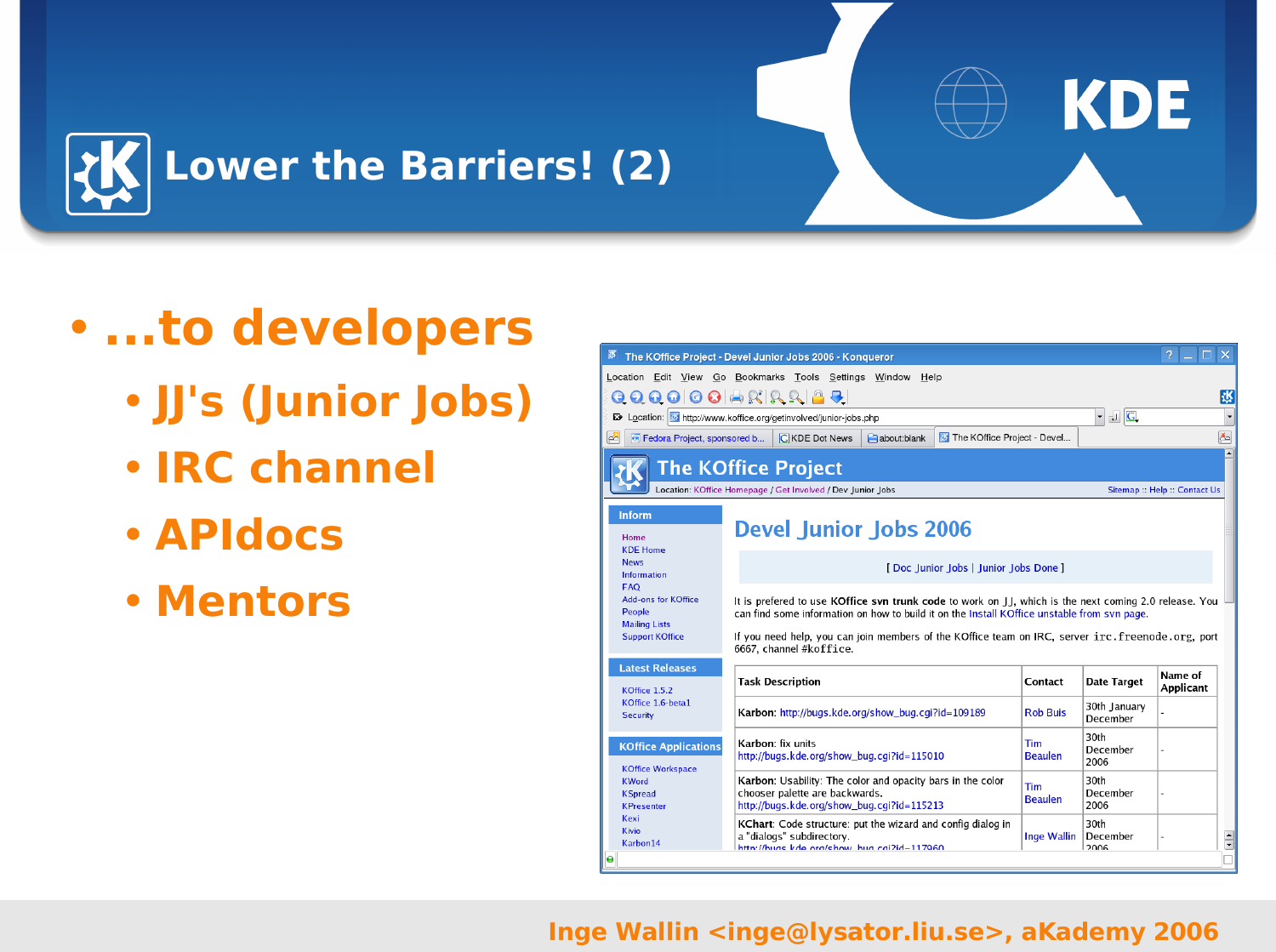

• **Call them! :-)**

- **Be persistent**
- **Make their job easy (Lower the barrier)**
	- **Write their articles for them**
- **Produce press releases**
	- **Maybe even a whole press kit**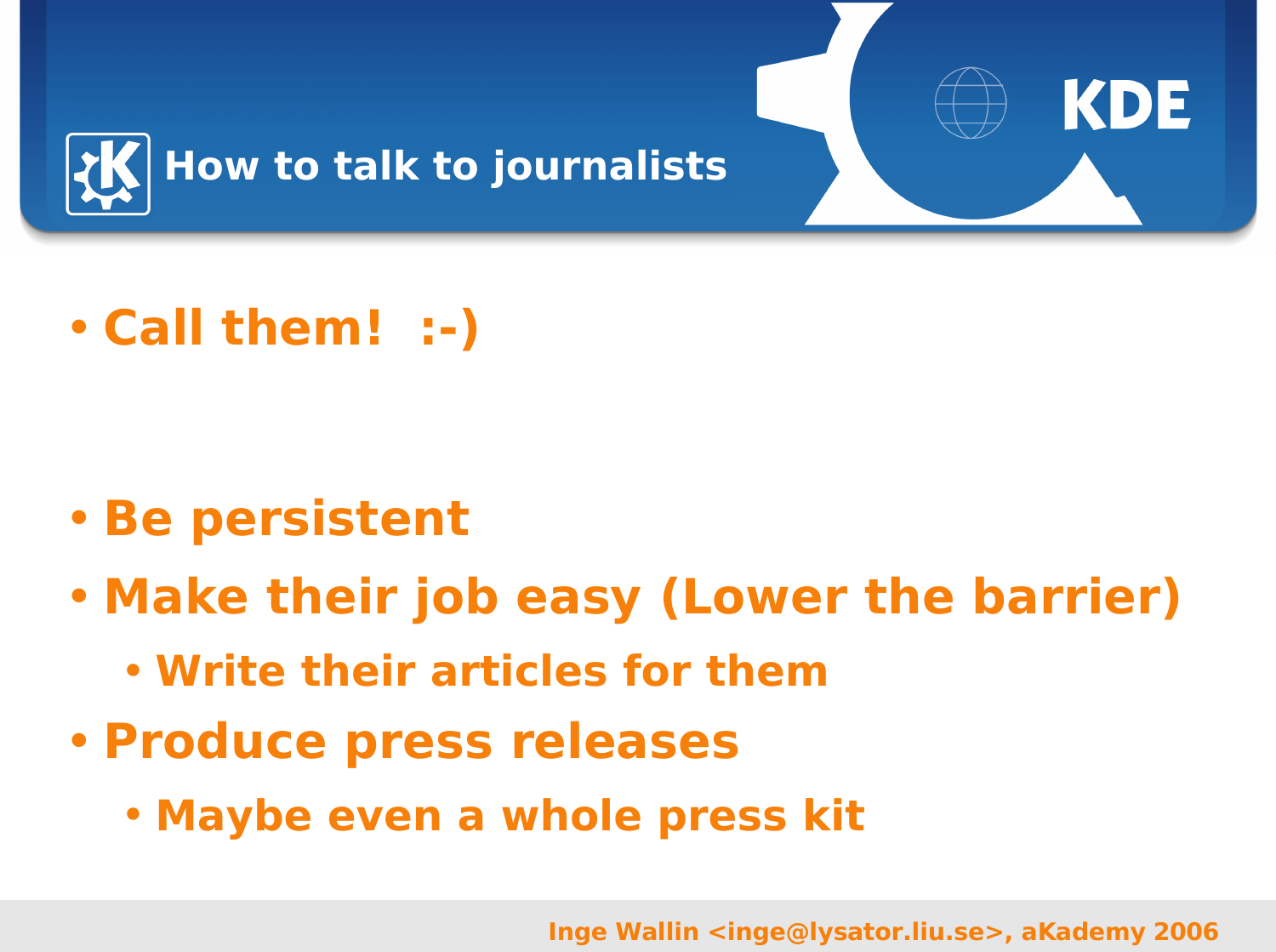

### • **Easy start**

- **One step at a time**
- **Blogs (easy)**
- **Good web page**
- **Grab the chances that occur**



KDE

#### **Inge Wallin <inge@lysator.liu.se>, aKademy 2006**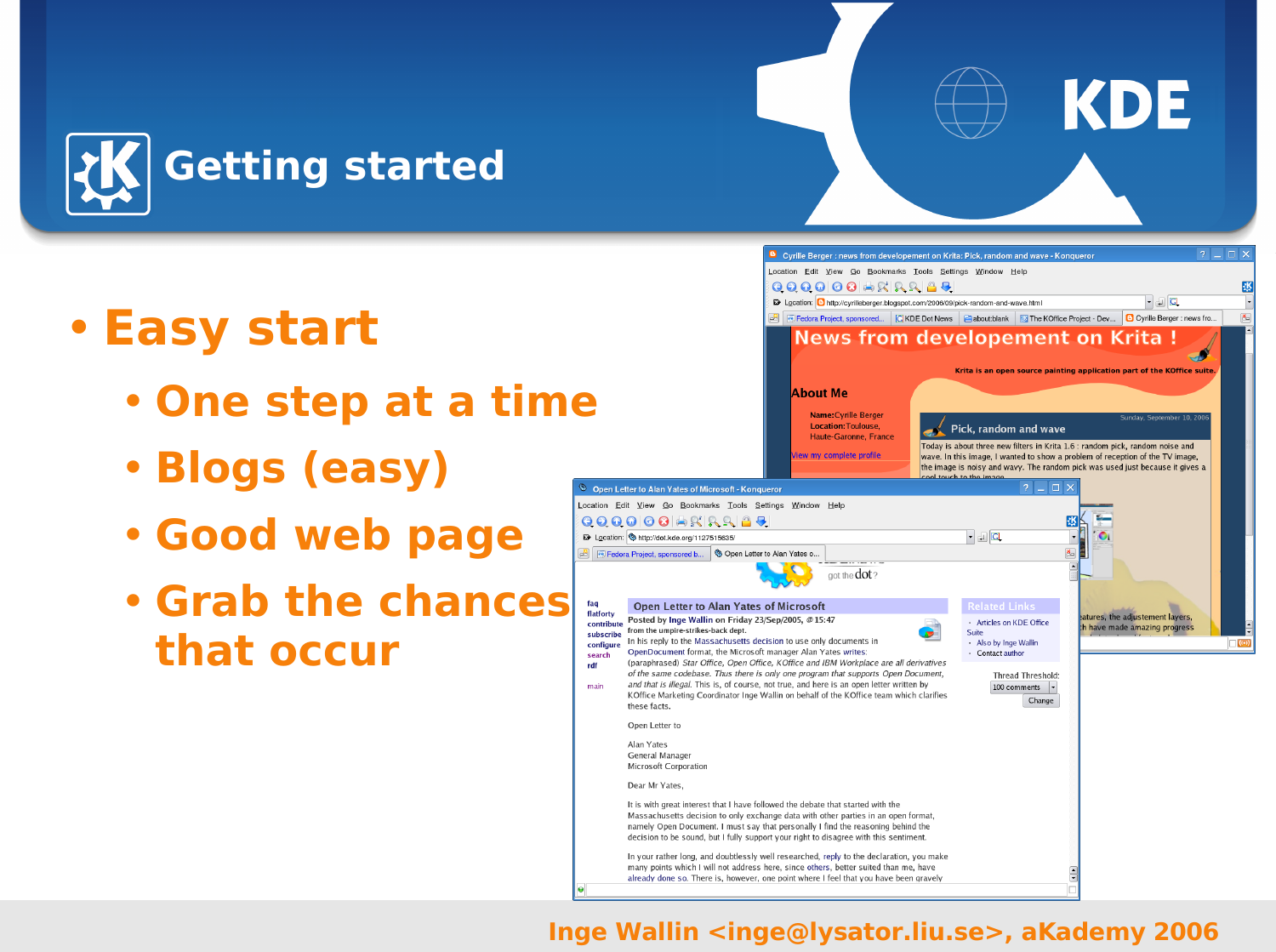

- **Write articles**
- **Write news items**
- **Do special events**
	- **Ex: a GUI competition for the next generation**



#### **Inge Wallin <inge@lysator.liu.se>, aKademy 2006**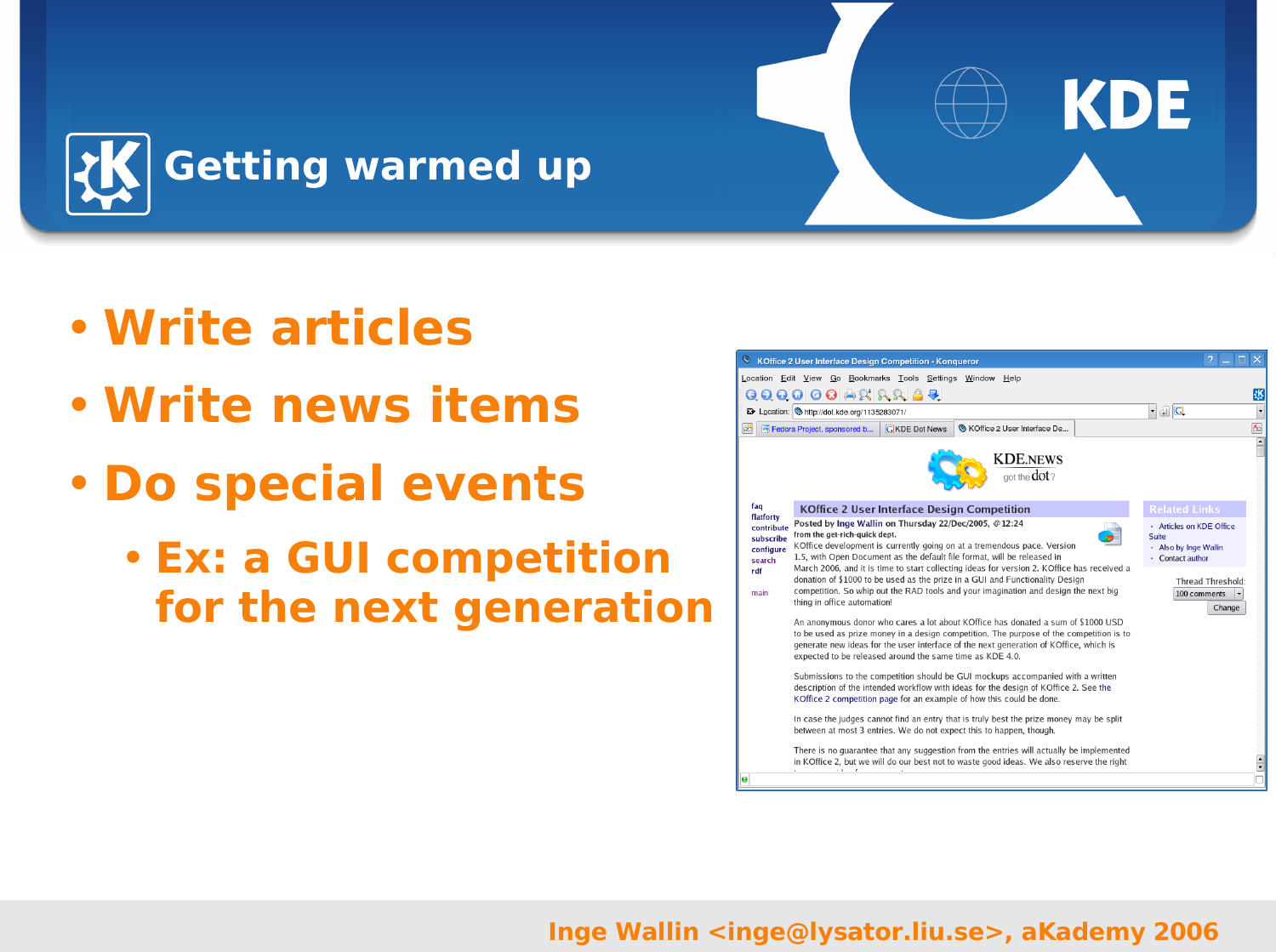



- **Define a position**
- **Write down goals and actions**
- **Have somebody responsible**
	- **Shouldn't do all the work alone**
- **Create community**